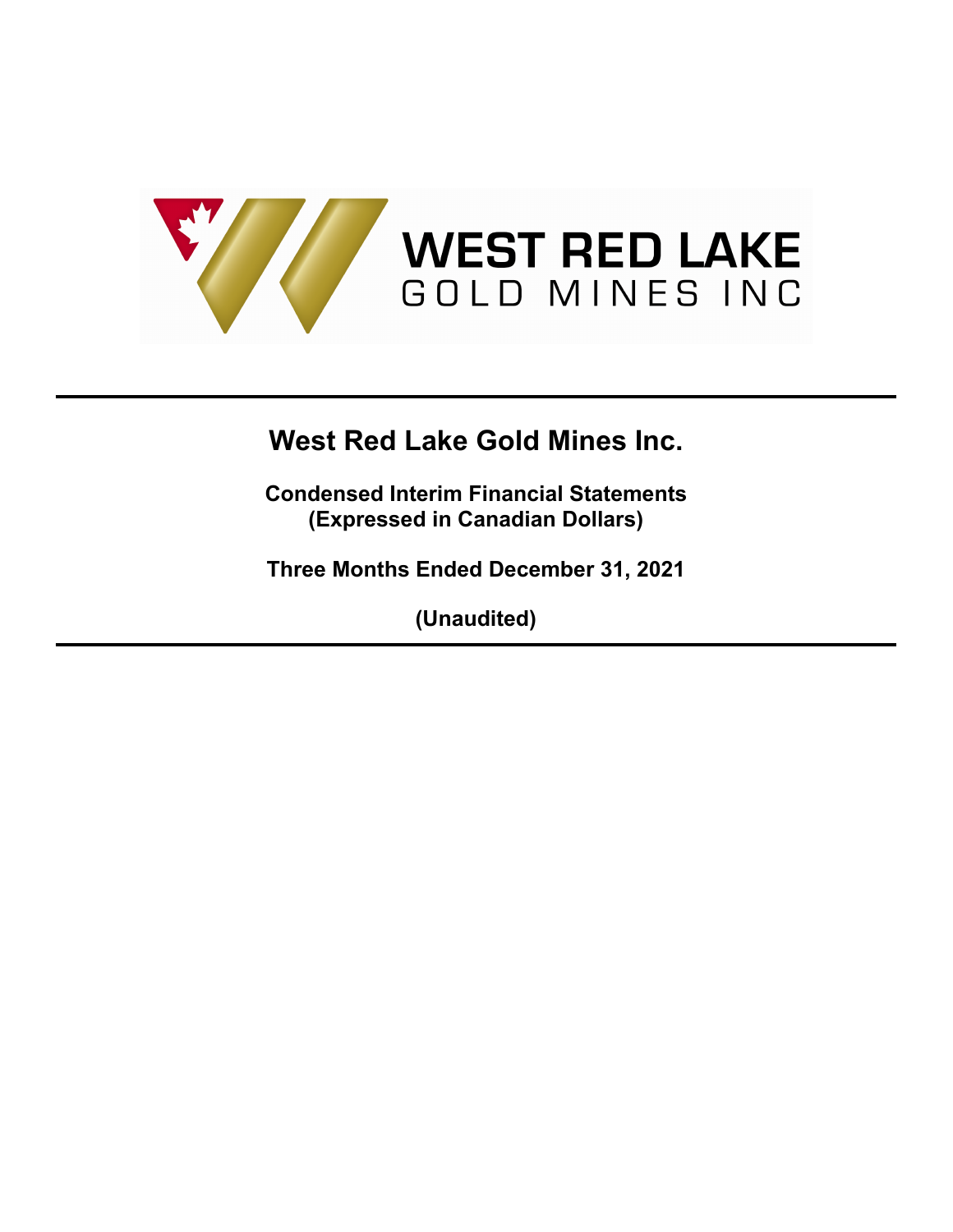## **MANAGEMENT'S RESPONSIBILITY FOR FINANCIAL REPORTING**

The accompanying unaudited condensed interim financial statements of West Red Lake Gold Mines Inc. (the "Company" or "West Red Lake") are the responsibility of the management and Board of Directors of the Company.

The unaudited condensed interim financial statements have been prepared by management, on behalf of the Board of Directors, in accordance with the accounting policies disclosed in the notes to the unaudited condensed interim financial statements. Where necessary, management has made informed judgments and estimates in accounting for transactions which were not complete at the statement of financial position date. In the opinion of management, the unaudited condensed interim financial statements have been prepared within acceptable limits of materiality and are in accordance with all applicable International Financial Reporting Standards.

Management has established processes, which are in place to provide them sufficient knowledge to support management representations that they have exercised reasonable diligence that (i) the unaudited condensed interim financial statements do not contain any untrue statement of material fact or omit to state a material fact required to be stated or that is necessary to make a statement not misleading in light of the circumstances under which it is made, as of the date of and for the periods presented by the unaudited condensed interim financial statements and (ii) the unaudited condensed interim financial statements fairly present in all material respects the financial condition, results of operations and cash flows of the Company, as of the date of and for the years presented by the unaudited condensed interim financial statements.

The Board of Directors is responsible for ensuring that management fulfills its financial reporting responsibilities and for reviewing and approving the financial statements together with other financial information. An Audit Committee assists the Board of Directors in fulfilling this responsibility. The Audit Committee meets with management to review the internal controls over the financial reporting process and the unaudited condensed interim financial statements together with other financial information of the Company. The Audit Committee reports its findings to the Board of Directors for its consideration in approving the unaudited condensed interim financial statements together with other financial information of the Company for issuance to the shareholders.

Management recognizes its responsibility for conducting the Company's affairs in compliance with established financial standards, and applicable laws and regulations, and for maintaining proper standards of conduct for its activities.

#### **NOTICE TO READER**

Under National Instrument 51-102, Part 4, subsection 4.3(3)(a), if an auditor has not performed a review of the unaudited condensed interim financial statements, they must be accompanied by a notice indicating that the financial statements have not been reviewed by an auditor.

The accompanying unaudited condensed interim financial statements of the Company have been prepared by and are the responsibility of the Company's management.

The Company's independent auditor has not performed a review of these unaudited condensed interim financial statements in accordance with standards established by the Canadian Institute of Chartered Accountants for a review of interim financial statements by an entity's auditor.

*(signed) (signed)* Thomas W. Meredith **John Kontak** John Kontak Executive Chairman, acting as Chief Executive Officer President, acting as Chief Financial Officer

February 15, 2022 Toronto, Canada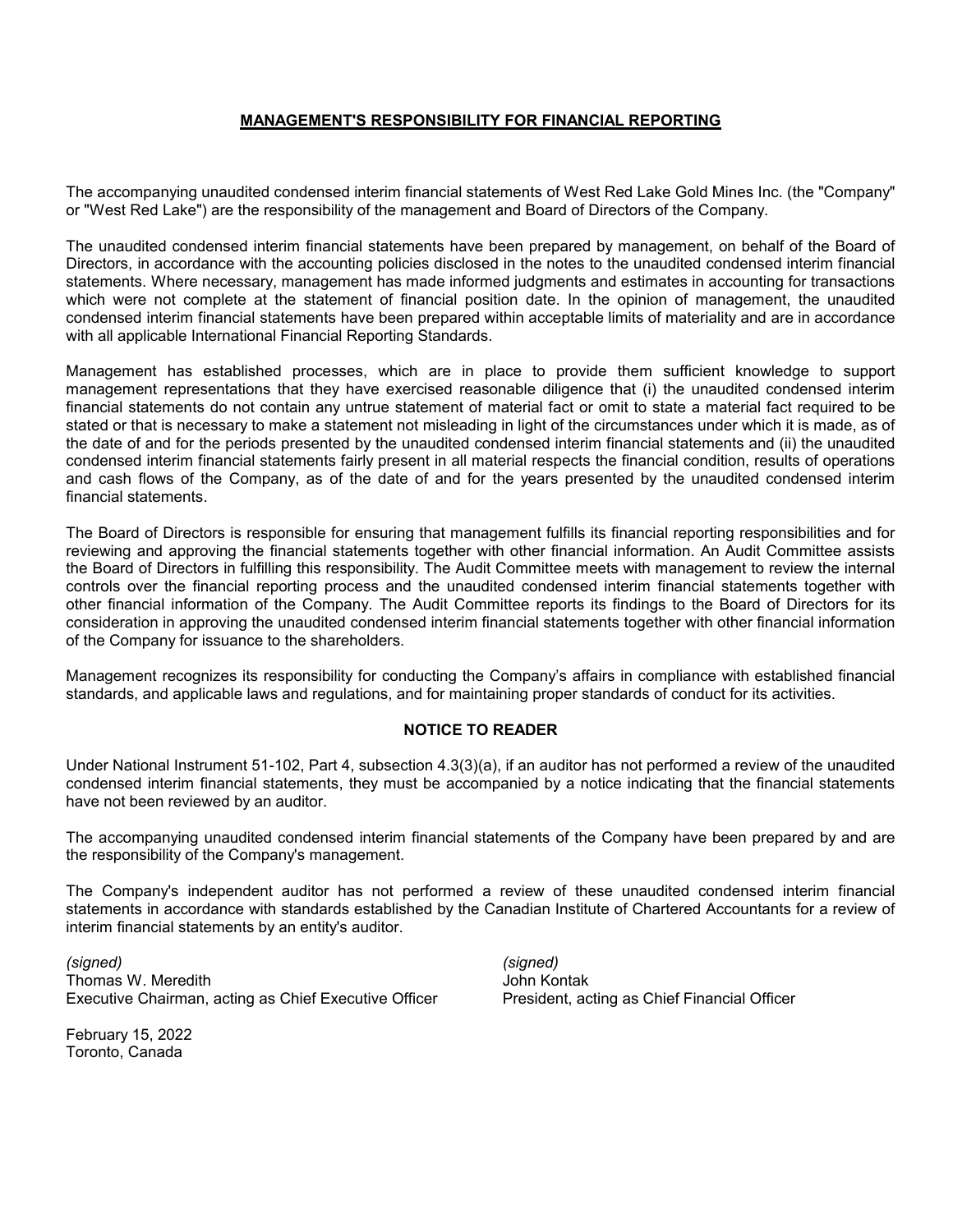# **Condensed Interim Statements of Financial Position**

# **(Expressed in Canadian Dollars)**

**(Unaudited)**

| As at                                                 | December 31, September 30,<br>2021 |                  |
|-------------------------------------------------------|------------------------------------|------------------|
| <b>Assets</b>                                         |                                    |                  |
| <b>Current assets</b>                                 |                                    |                  |
| Cash and cash equivalents                             | \$<br>519,906 \$                   | 50,861           |
| Amounts receivable                                    | 17,317                             | 27,008           |
| Prepaid expenses and deposits                         | 24,601                             | 17,427           |
|                                                       | 561,824                            | 95,296           |
| Property and equipment (Note 3)                       | 12,278                             | 13,045           |
| Right-of-use-asset (Note 4)                           | 33,233                             | 35,607           |
| Exploration and evaluation costs (Note 5)             | 15,296,091                         | 15,263,007       |
|                                                       | \$<br>15,903,426 \$                | 15,406,955       |
| <b>Liabilities</b>                                    |                                    |                  |
| <b>Current liabilities</b>                            |                                    |                  |
| Accounts payable and accrued liabilities (Note 10)    | \$<br>213,424 \$                   | 159,383          |
| Lease liability (Note 6)                              | 35,295                             | 37,251           |
|                                                       |                                    |                  |
|                                                       | 248,719                            | 196,634          |
| Deferred income tax liabilities                       | 666,576                            | 666,576          |
|                                                       | 915,295                            | 863,210          |
|                                                       |                                    |                  |
| <b>Shareholders' Equity</b><br>Share capital (Note 7) | 29,115,973                         | 28,625,700       |
| Reserves                                              | 10,181,115                         | 10,053,715       |
| Deficit                                               | (24, 308, 957)                     | (24, 135, 670)   |
|                                                       |                                    |                  |
|                                                       | 14,988,131                         | 14,543,745       |
|                                                       | \$<br>15,903,426                   | \$<br>15,406,955 |

**Subsequent events** (Note 12)

Approved by the Board:

**signed "Michael Dehn"** , Director

signed "Daniel Crandall" **Manual Crandall** Director

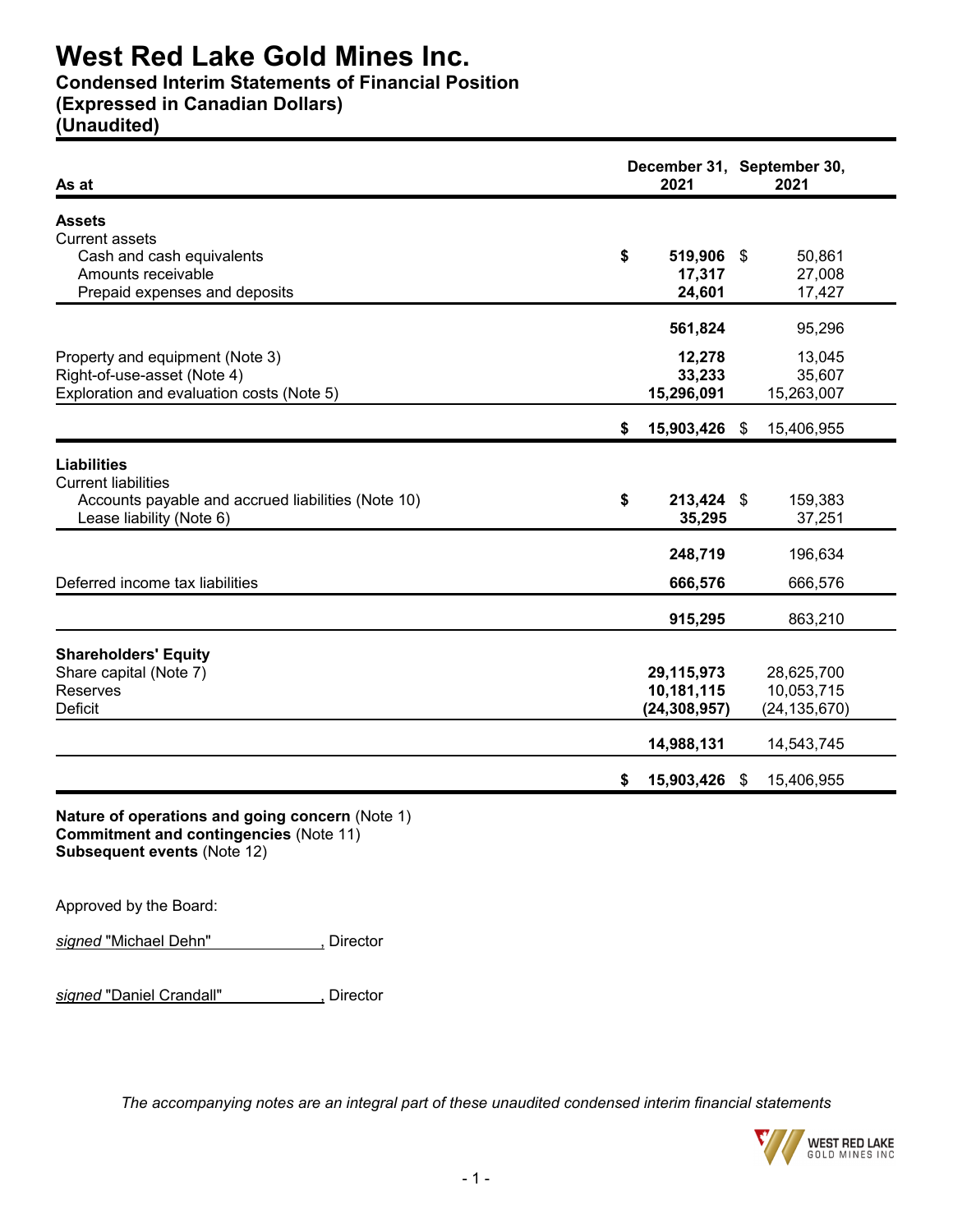# **Condensed Interim Statements of Loss and Comprehensive Loss**

# **(Expressed in Canadian Dollars)**

**(Unaudited)**

|                                                                             | <b>Three Months Ended</b><br>December 31, |                     |  |  |  |
|-----------------------------------------------------------------------------|-------------------------------------------|---------------------|--|--|--|
|                                                                             | 2021                                      | 2020                |  |  |  |
| <b>Expenses</b>                                                             |                                           |                     |  |  |  |
| Professional fees (Note 10)                                                 | \$<br>14,666 \$                           | 63,888              |  |  |  |
| Office general and administrative (Note 10)                                 | 9,976                                     | 9,433               |  |  |  |
| Management fees (Note 10)                                                   | 67,500                                    | 67,500              |  |  |  |
| Shareholder information                                                     | 20,460                                    | 17,066              |  |  |  |
| Insurance                                                                   | 2,584                                     | 1,270               |  |  |  |
| Depreciation (Notes 3 and 4)                                                | 3,141                                     | 3,395               |  |  |  |
| Marketing                                                                   |                                           | 658                 |  |  |  |
| Investor relations                                                          | 48,733                                    | 163,853             |  |  |  |
| Travel and entertainment                                                    | 5,769                                     | 2,812               |  |  |  |
| Share-based payments (Note 9)                                               |                                           | 19,629              |  |  |  |
| Accretion (Note 6)                                                          | 458                                       | 553                 |  |  |  |
|                                                                             | 173,287                                   | 350,057             |  |  |  |
| Loss from operations<br>Gain on settlement of debt (Note 7)                 | (173, 287)                                | (350, 057)<br>7,467 |  |  |  |
| Loss before taxes for the period                                            | (173, 287)                                | (342, 590)          |  |  |  |
| Deferred tax recovery                                                       |                                           | 39,307              |  |  |  |
| Loss and comprehensive loss for the period                                  | \$<br>$(173, 287)$ \$                     | (303, 283)          |  |  |  |
| Basic and diluted loss per share                                            | \$<br>$(0.00)$ \$                         | (0.00)              |  |  |  |
| Weighted average number of common shares<br>outstanding - Basic and diluted | 182,260,884                               | 176, 157, 918       |  |  |  |

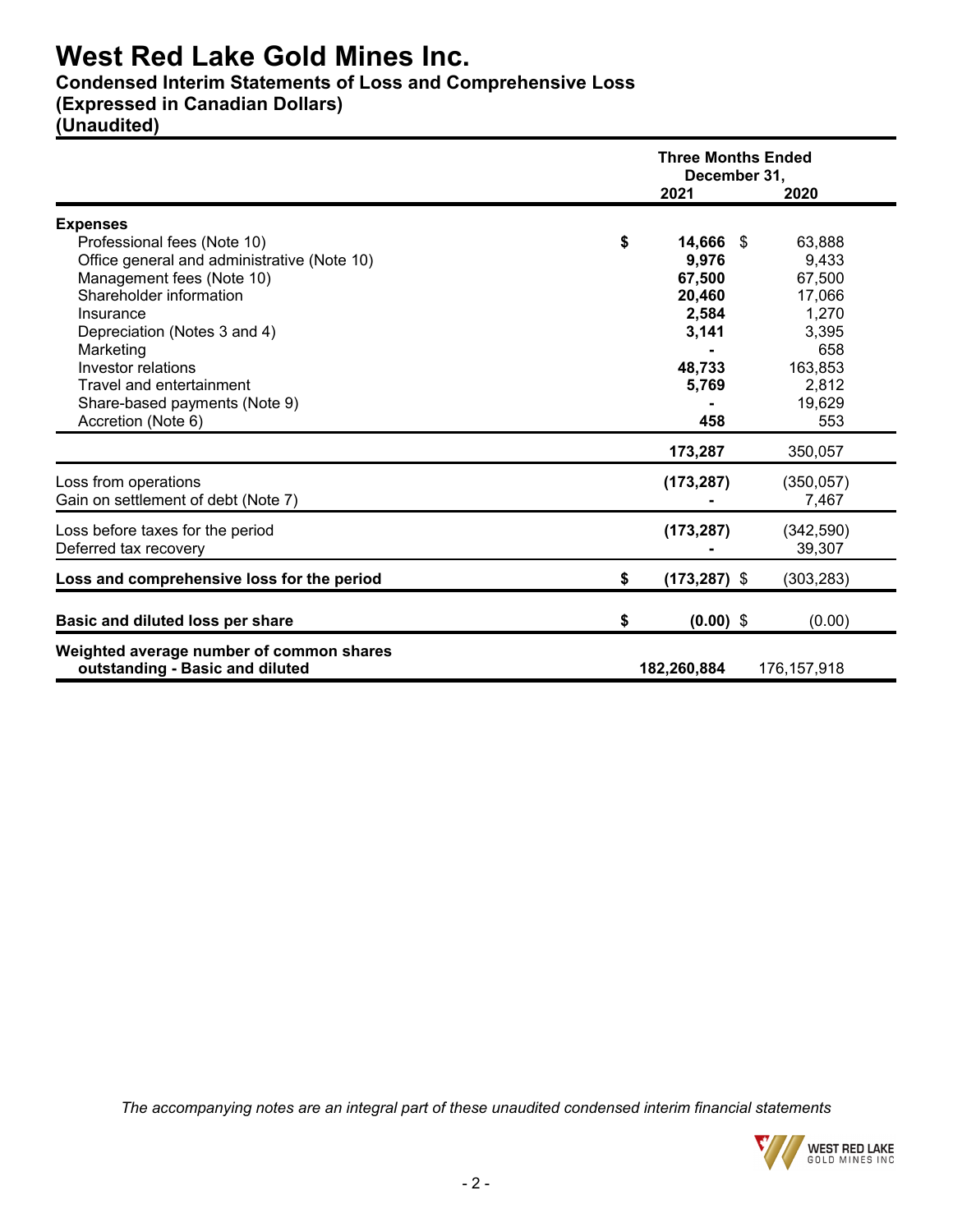**Condensed Interim Statements of Changes in Shareholders' Equity**

# **(Expressed in Canadian Dollars)**

**(Unaudited)**

|                                 |                            |                             |                               | <b>Reserves</b>                   |      |                                |                                       |            |
|---------------------------------|----------------------------|-----------------------------|-------------------------------|-----------------------------------|------|--------------------------------|---------------------------------------|------------|
|                                 | Number of<br><b>Shares</b> | <b>Share</b><br>Capital     | <b>Shares to</b><br>be Issued | <b>Warrants</b><br><b>Reserve</b> |      | Share-based<br><b>Payments</b> | <b>Deficit</b>                        | Total      |
| Balance, September 30, 2020     | 175,948,678                | 28,083,098 \$<br>S.         |                               | 787,766                           | - \$ | 8,601,295                      | \$ (22, 551, 388) \$ 14, 920, 771     |            |
| Units issued                    | 3,333,400                  | 400,008                     |                               |                                   |      |                                |                                       | 400,008    |
| Share issue costs               | 116,669                    | (14,000)                    |                               |                                   |      |                                |                                       | (14,000)   |
| Warrants issued                 |                            | (64,000)                    |                               | 64,000                            |      |                                |                                       |            |
| Shares to be issued             |                            |                             | 40,000                        |                                   |      |                                |                                       | 40,000     |
| Shares issued to settle debt    | 373,333                    | 37,333                      |                               |                                   |      |                                |                                       | 37,333     |
| Exercise of options             | 200,000                    | 20,000                      |                               |                                   |      |                                |                                       | 20,000     |
| Fair value of options exercised |                            | 9,895                       |                               |                                   |      | (9,895)                        |                                       |            |
| Share-based payments            |                            |                             |                               |                                   |      | 19,629                         |                                       | 19,629     |
| Net loss for the period         |                            |                             |                               |                                   |      |                                | (303, 283)                            | (303, 283) |
| Balance, December 31, 2020      | 179,972,080                | $$28,472,334$ \$            | 40,000 \$                     | 851,766 \$                        |      |                                | 8,611,029 \$(22,854,671) \$15,120,458 |            |
| Balance, September 30, 2021     | 182,159,081                | $$28,625,700$ \$            | $\blacksquare$                | \$<br>726,980                     | S.   | 9,326,735                      | \$(24, 135, 670) \$14, 543, 745       |            |
| Units issued                    | 8,865,900                  | 620,613                     |                               |                                   |      |                                |                                       | 620,613    |
| Share issue costs               | 500,003                    | (2,940)                     |                               |                                   |      |                                |                                       | (2,940)    |
| Warrants issued                 |                            | (127, 400)                  |                               | 127,400                           |      |                                |                                       |            |
| Net loss for the period         |                            |                             |                               |                                   |      |                                | (173, 287)                            | (173, 287) |
| Balance, December 31, 2021      |                            | 191,524,984 \$29,115,973 \$ |                               | \$<br>854,380                     | S.   | 9,326,735                      | \$(24,308,957) \$14,988,131           |            |

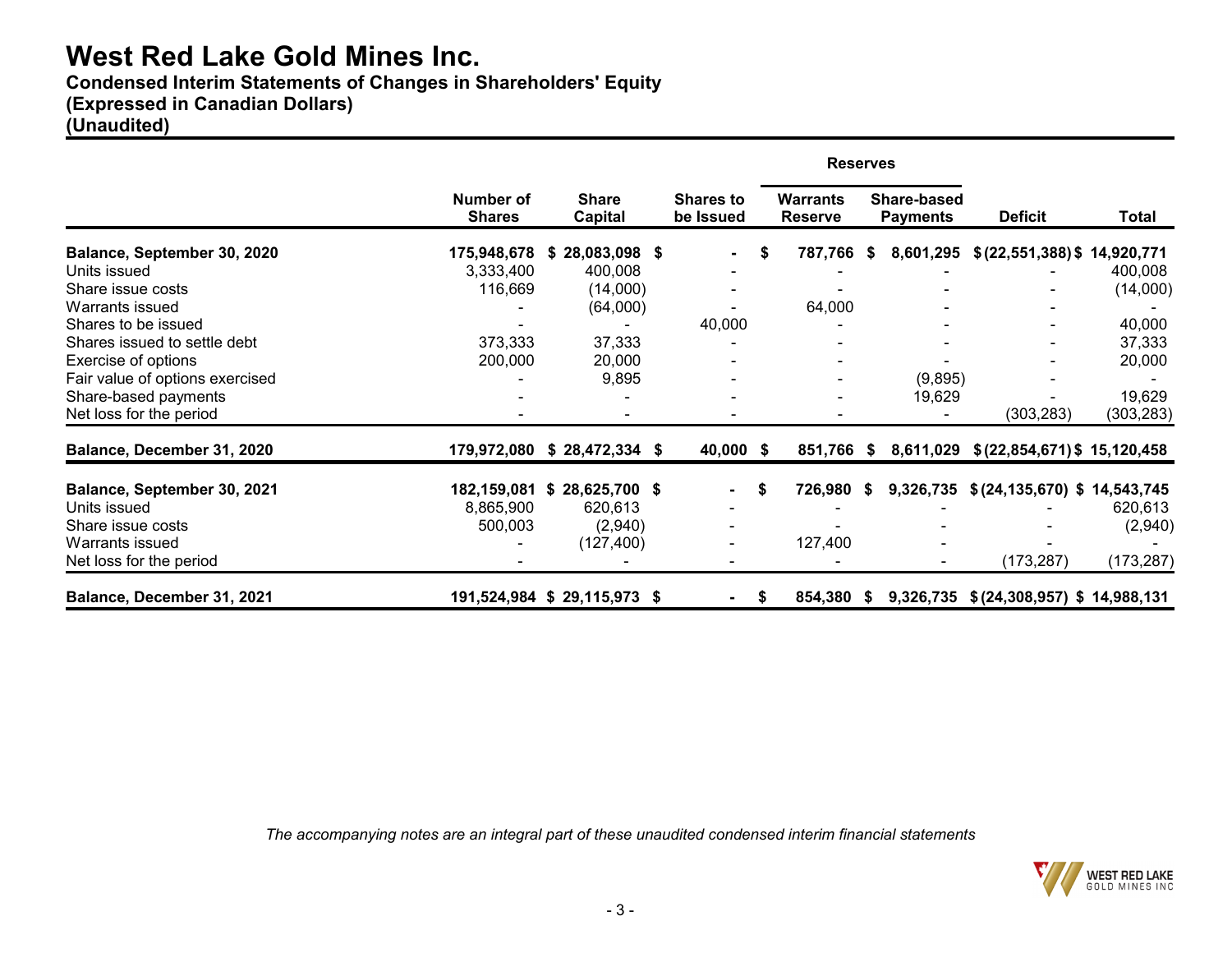**Condensed Interim Statements of Cash Flows**

# **(Expressed in Canadian Dollars)**

**(Unaudited)**

|                                                                       | <b>Three Months Ended</b><br>December 31, |            |
|-----------------------------------------------------------------------|-------------------------------------------|------------|
|                                                                       | 2021                                      | 2020       |
| <b>Cash flow - Operating activities</b>                               |                                           |            |
| Net loss for the period                                               | \$<br>$(173, 287)$ \$                     | (303, 283) |
| Adjustments for non-cash items:                                       |                                           |            |
| Share-based payments                                                  |                                           | 19,629     |
| Depreciation                                                          | 3,141                                     | 3,395      |
| Accretion                                                             | 458                                       | 553        |
| Deferred income tax (recovery)                                        |                                           | (39, 307)  |
| Gain on settlement of debt                                            |                                           | (7, 467)   |
| Net changes in non-cash working capital balances:                     |                                           |            |
| Amounts receivable                                                    | 9,691                                     | (45, 270)  |
| Prepaid expenses and deposits                                         | (7, 174)                                  | (10, 876)  |
| Accounts payable and accrued liabilities                              | 78,383                                    | 171,525    |
|                                                                       | (88, 788)                                 | (211, 101) |
| <b>Cash flow - Investing activities</b>                               |                                           |            |
| Exploration and evaluation costs - exploration, net of reimbursements | (57, 426)                                 | (680, 983) |
|                                                                       | (57, 426)                                 | (680, 983) |
| <b>Cash flow - Financing activities</b>                               |                                           |            |
| Issue of units, net of issue costs                                    | 617,673                                   | 386,008    |
| Repayment of obligation under capital lease                           | (2, 414)                                  | (2, 415)   |
| Proceeds from shares to be issued                                     |                                           | 40,000     |
| Proceeds on exercise of options                                       |                                           | 20,000     |
|                                                                       | 615,259                                   | 443,593    |
| Change during the period                                              | 469,045                                   | (448, 491) |
| Cash and cash equivalents, beginning of period                        | 50,861                                    | 1,948,177  |
| Cash and cash equivalents, end of period                              | \$<br>519,906<br>\$                       | 1,499,686  |

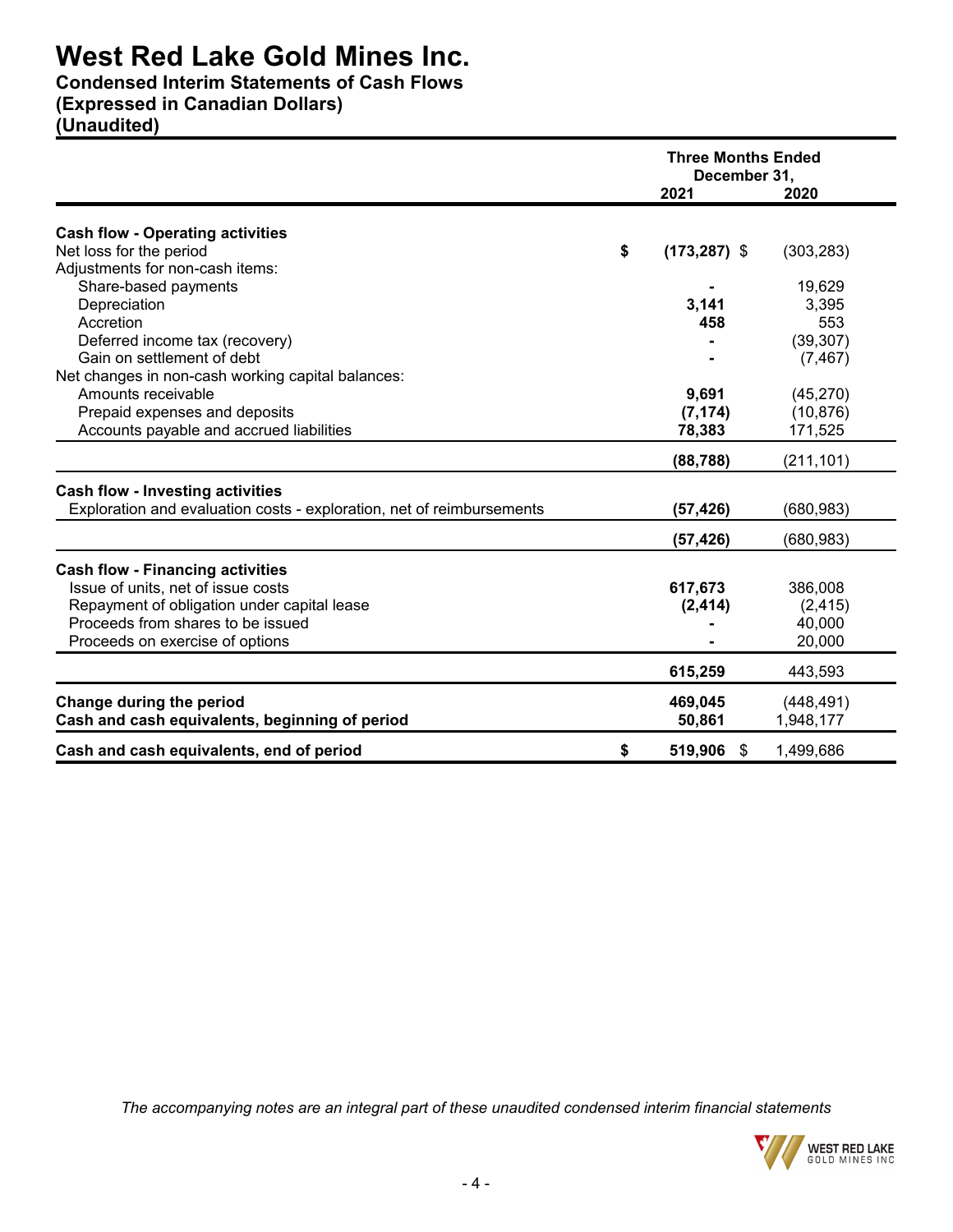## **1. Nature of operations and going concern**

West Red Lake Gold Mines Inc. (the "Company") was incorporated on November 29, 1991 under the Business Corporations Act (Ontario). On May 30, 2012, the Company changed its name from "Hy Lake Gold Inc." to "West Red Lake Gold Mines Inc.". Effective June 29, 2012 the common shares of West Red Lake commenced trading on the Canadian Securities Exchange ("CSE") under the trading symbol RLG and prior to that it traded under the symbol HYL.

The Company commenced its current business activities of acquiring, exploring and developing mineral properties on October 1, 2005. Substantially all of the efforts of the Company are devoted to these business activities. To date the Company has not earned significant revenue and is considered to be in the exploration stage. The ability of the Company to carry out its business plan rests with its ability to secure equity and other financing.

As at December 31, 2021, the Company had a working capital of \$313,105 (September 30, 2021 - a negative working capital of \$101,338), had not yet achieved profitable operations, has accumulated losses of \$24,308,957 (September 30, 2021 - \$24,135,670) and expects to incur further losses in the development of its business. These material uncertainties may cast significant doubt upon the Company's ability to continue as a going concern. The Company is in the exploration stage and has no proven reserves or production relating to its operations. The application of the going concern assumption is dependent upon the Company's ability to generate future profitable operations and obtain necessary financing to do so.

Management believes the Company has or can obtain sufficient financing to cover planned operations throughout the next twelve month period. Management plans on securing additional financing through the issue of new equity, among other things. There is no assurance that these initiatives will be successful.

These unaudited condensed interim financial statements have been prepared on the basis of accounting principles applicable to a "going concern", which assume that the Company will continue in operation for the foreseeable future and will be able to realize its assets and discharge its liabilities in the normal course of operations. The business of mining and exploring for minerals involves a high degree of risk and there is no guarantee that the Company's exploration programs will yield positive results or that the Company will be able to obtain the necessary financing to carry out the exploration and development of its mineral property interests.

Management believes the going concern assumption to be appropriate for these unaudited condensed interim financial statements. If the going concern assumption was not appropriate, adjustments might be necessary to the carrying value of the assets and liabilities, reported revenues and expenses, and the balance sheet classifications used in the financial statements.

The recoverability of the carrying value of exploration properties and the Company's continued existence is dependent upon the preservation of its interests in the underlying properties, the development of economically recoverable reserves, the achievement of profitable operations, or the ability of the Company to raise additional financing, if necessary, or alternatively upon the Company's ability to dispose of its interests on an advantageous basis. Changes in future conditions could require material write-downs of the carrying values.

Although the Company has taken steps to verify title to the properties in which it has an interest, in accordance with industry standards for the current stage of exploration of such properties, these procedures do not guarantee the Company's title. Property title may be subject to government licensing requirements or regulations, unregistered prior agreements, undetected defects, unregistered claims, native land claims, and non-compliance with regulatory and environmental requirements.

The primary office of the Company is located at 82 Richmond Street East, Suite 200, Toronto, Ontario M5C 1P1.

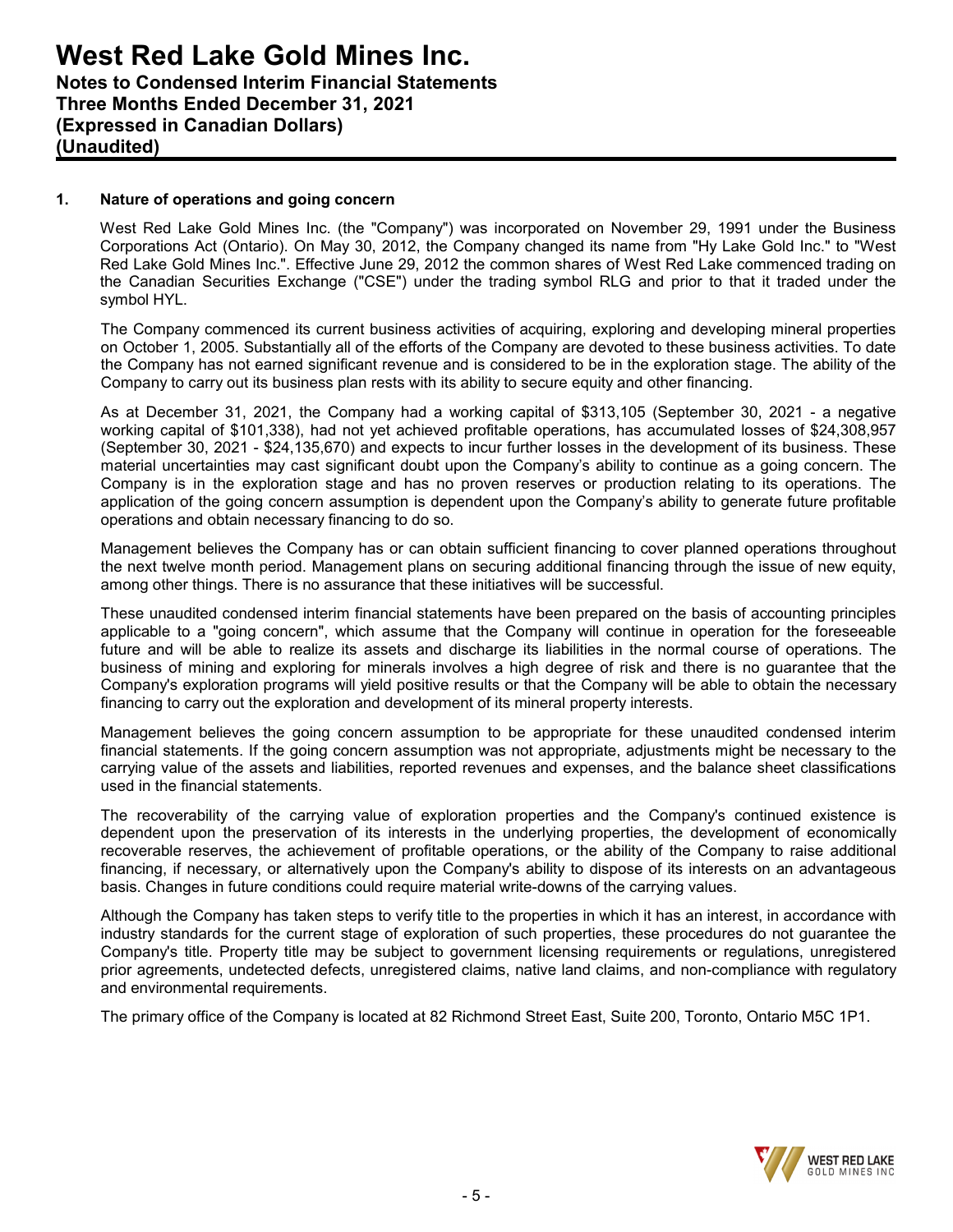## **1. Nature of operations and going concern (Continued)**

In March 2020, the COVID-19 outbreak was declared a global pandemic by the World Health Organization. The situation is dynamic and the ultimate duration and magnitude of the impact on the economy, capital markets and the Company's financial position cannot be reasonably estimated at this time. The Company is monitoring developments and will adapt its business plans accordingly. The actual and threatened spread of COVID-19 globally could adversely impact the Company's ability to carry out its plans and raise capital.

The Government of Ontario allows mining activity to continue pursuant to regulations related to COVID-19 and therefore the Company continues to plan and carry out exploration activities.

#### **2. Statement of compliance**

The Company applies International Financial Reporting Standards ("IFRS") as issued by the International Accounting Standards Board ("IASB") and interpretations issued by the International Financial Reporting Interpretations Committee ("IFRIC"). These unaudited condensed interim financial statements have been prepared in accordance with International Accounting Standard 34, Interim Financial Reporting. Accordingly, they do not include all of the information required for full annual financial statements required by IFRS as issued by IASB and interpretations issued by IFRIC. The policies applied in these unaudited condensed interim financial statements are based on IFRSs issued and outstanding as of February 15, 2022, the date the Board of Directors approved the statements.

The same accounting policies and methods of computation are followed in these unaudited condensed interim financial statements as compared with the most recent annual financial statements as at and for the year ended September 30, 2021. Any subsequent changes to IFRS that are given effect in the Company's annual financial statements for the year ending September 30, 2022 could result in restatement of these unaudited condensed interim financial statements.

#### **3. Property and equipment**

|                             |   | <b>Computer</b><br><b>Equipment</b> |     | <b>Machinery and</b><br><b>Equipment</b> | <b>Vehicles</b> |    | Total   |
|-----------------------------|---|-------------------------------------|-----|------------------------------------------|-----------------|----|---------|
| Balance, September 30, 2020 |   | 15.673                              | \$. | 161.114                                  | 66.405          | S. | 243,192 |
| Balance, September 30, 2021 |   | 15.673                              |     | 161.114                                  | 66.405          |    | 243.192 |
| Balance, December 31, 2021  | S | 15,673                              |     | 161,114                                  | 66.405          |    | 243.192 |

**Cost**

## **Accumulated depreciation**

|                                             | <b>Computer</b><br><b>Equipment</b> |   | <b>Machinery and</b><br><b>Equipment</b> |   | <b>Vehicles</b> | Total                  |
|---------------------------------------------|-------------------------------------|---|------------------------------------------|---|-----------------|------------------------|
| Balance, September 30, 2020<br>Depreciation | \$<br>10.687<br>1.496               | S | 150.579<br>2,107                         | S | 64.795<br>483   | \$<br>226,061<br>4,086 |
| Balance, September 30, 2021<br>Depreciation | 12,183<br>262                       |   | 152.686<br>421                           |   | 65,278<br>84    | 230,147<br>767         |
| Balance, December 31, 2021                  | 12.445                              |   | 153.107                                  |   | 65,362          | 230,914                |

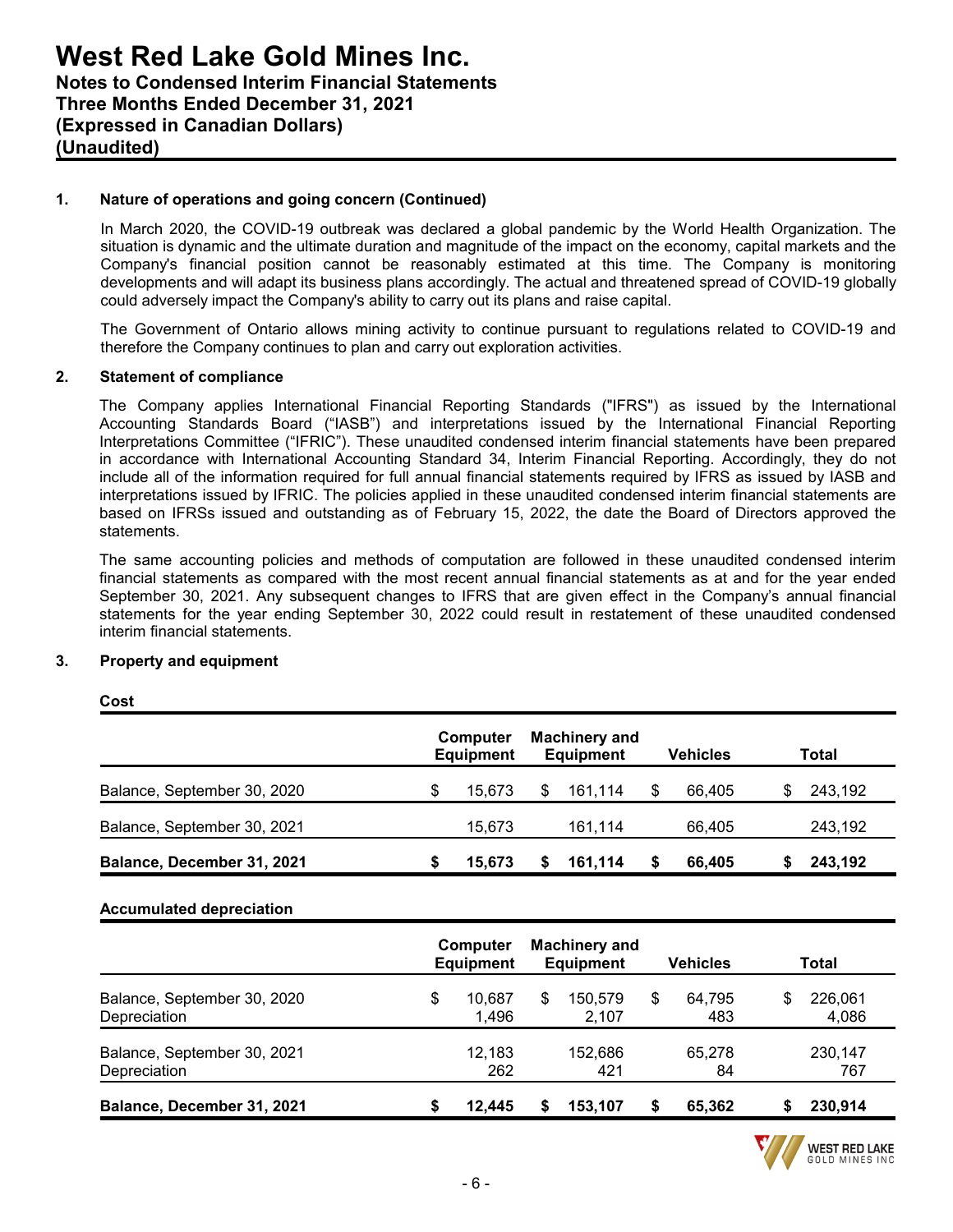**(Expressed in Canadian Dollars)**

**(Unaudited)**

## **3. Property and equipment (Continued)**

|                                             |                  | Computer |                  | <b>Machinery and</b> |                 |              |                 |
|---------------------------------------------|------------------|----------|------------------|----------------------|-----------------|--------------|-----------------|
|                                             | <b>Equipment</b> |          | <b>Equipment</b> |                      | <b>Vehicles</b> | <b>Total</b> |                 |
| At September 30, 2021                       | \$               | 3,490    | \$               | 8,428                | \$<br>1,127     | \$           | 13,045          |
| At December 31, 2021                        | \$               | 3,228    | \$               | 8,007                | \$<br>1,043     | \$           | 12,278          |
| <b>Right-of-use assets</b>                  |                  |          |                  |                      |                 |              |                 |
| Cost                                        |                  |          |                  |                      |                 |              |                 |
|                                             |                  |          |                  |                      |                 |              | <b>Truck</b>    |
| Balance, September 30, 2020                 |                  |          |                  |                      |                 | \$           | 47,476          |
| Balance, September 30, 2021                 |                  |          |                  |                      |                 |              | 47,476          |
| Balance, December 31, 2021                  |                  |          |                  |                      |                 | \$           | 47,476          |
| <b>Accumulated depreciation</b>             |                  |          |                  |                      |                 |              |                 |
|                                             |                  |          |                  |                      |                 |              | <b>Truck</b>    |
| Balance, September 30, 2020<br>Depreciation |                  |          |                  |                      |                 | \$           | 2,374<br>9,495  |
| Balance, September 30, 2021<br>Depreciation |                  |          |                  |                      |                 |              | 11,869<br>2,374 |
| Balance, December 31, 2021                  |                  |          |                  |                      |                 | \$           | 14,243          |
| <b>Carrying amounts</b>                     |                  |          |                  |                      |                 |              |                 |
|                                             |                  |          |                  |                      |                 |              | <b>Truck</b>    |
| At September 30, 2021                       |                  |          |                  |                      |                 | \$           | 35,607          |
| At December 31, 2021                        |                  |          |                  |                      |                 | \$           | 33,233          |

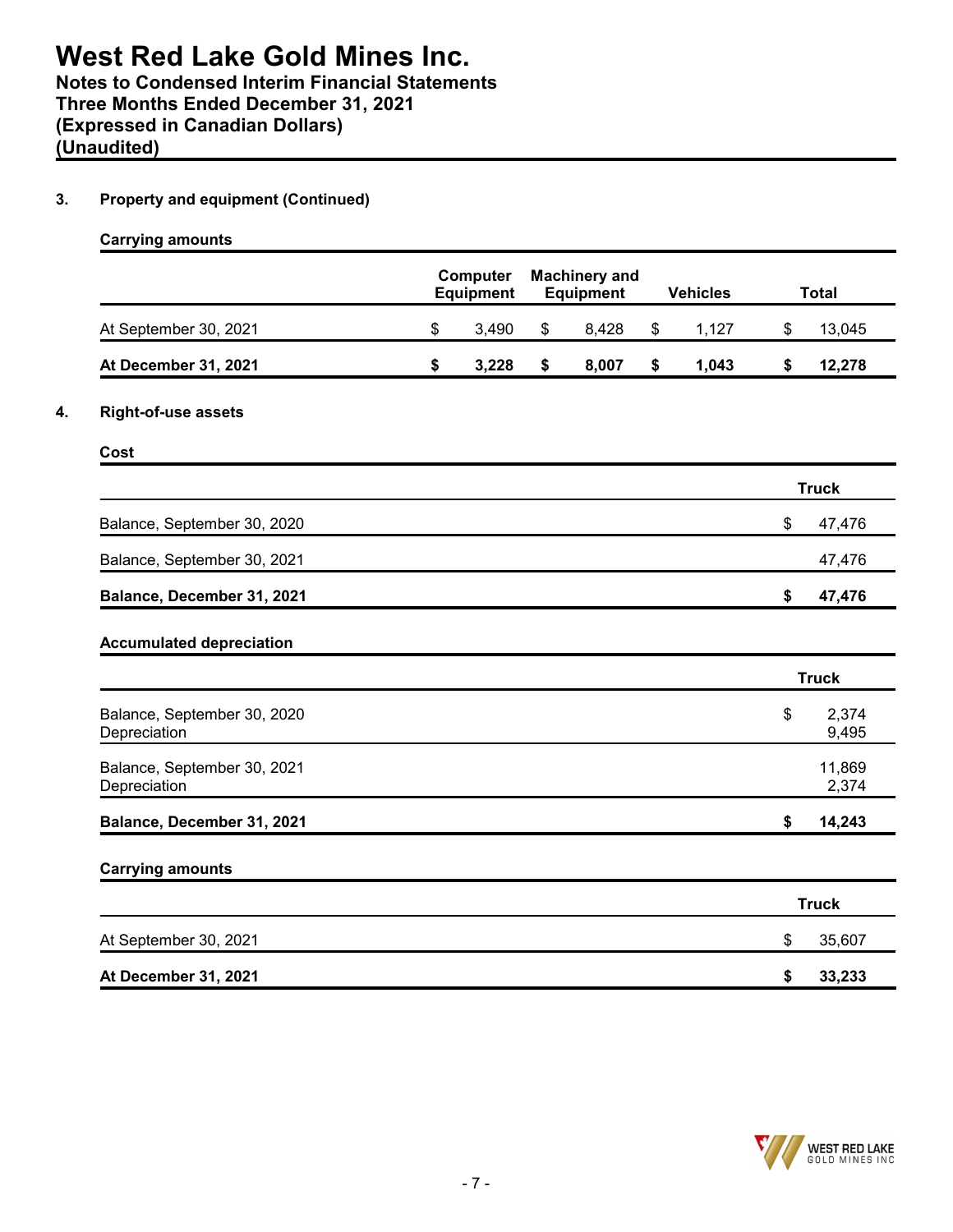## **5. Exploration and evaluation costs**

On a quarterly basis, management of the Company reviews exploration costs to ensure mineral properties and deferred exploration expenditures include only costs and projects that are eligible for capitalization.

|                   |    | Balance,<br>September 30,<br>2021 | <b>Acquisition</b>       | <b>Exploration</b> |    | <b>Reimbursements</b> |   | Balance,<br>December 31,<br>2021 |
|-------------------|----|-----------------------------------|--------------------------|--------------------|----|-----------------------|---|----------------------------------|
| Mount Jamie       | \$ | 5,680,606                         | \$<br>۰                  | \$<br>-            | S  | $\blacksquare$        | 5 | 5,680,606                        |
| Rowan             |    | 8,928,442                         | $\blacksquare$           | 33,084             |    | $\blacksquare$        |   | 8,961,526                        |
| <b>Red Summit</b> |    | 653,959                           | $\overline{\phantom{a}}$ | ۰                  |    | -                     |   | 653,959                          |
|                   | S  | 15,263,007                        | \$<br>۰                  | \$<br>33,084       | \$ |                       |   | 15,296,091                       |

|                   | Balance,<br>September 30,<br>2020 | <b>Acquisition</b>       |     | <b>Exploration</b> | <b>Reimbursements</b> |   | Balance,<br>September 30,<br>2021 |
|-------------------|-----------------------------------|--------------------------|-----|--------------------|-----------------------|---|-----------------------------------|
| Mount Jamie       | \$<br>5,669,946                   | \$<br>10,000             | \$  | 660                | \$                    | S | 5,680,606                         |
| Rowan             | 7,220,073                         | $\blacksquare$           |     | 1,708,369          |                       |   | 8,928,442                         |
| <b>Red Summit</b> | 653,959                           | $\overline{\phantom{0}}$ |     | $\blacksquare$     |                       |   | 653,959                           |
|                   | \$<br>13,543,978                  | \$<br>10.000             | \$. | 1,709,029          | \$                    | S | 15,263,007                        |

#### **6. Lease liability**

In June 2020, the Company entered into a lease agreement for a truck. The lease is for a 2-year term, expiring in May 2022. The lease liability was discounted using the Company's estimated incremental borrowing rate of 5%.

|                                                            | <b>Truck</b>                     |
|------------------------------------------------------------|----------------------------------|
| Balance, September 30, 2020<br>Accretion<br>Lease payments | \$<br>44,834<br>2,070<br>(9,653) |
| Balance, September 30, 2021<br>Accretion<br>Lease payments | 37,251<br>458<br>(2, 414)        |
| Less: current portion                                      | 35,295<br>(35, 295)              |
| Balance, December 31, 2021                                 | \$                               |

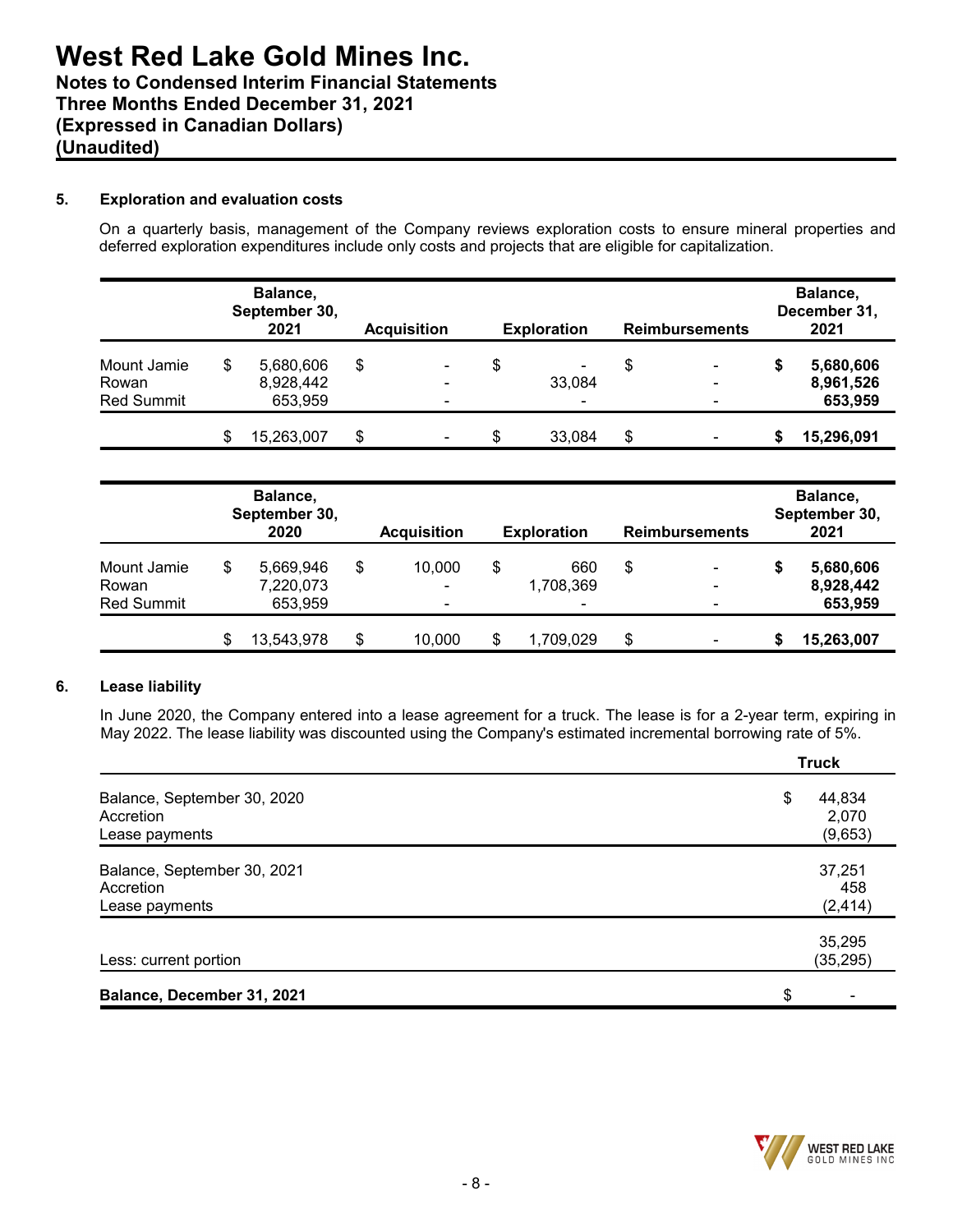**Notes to Condensed Interim Financial Statements Three Months Ended December 31, 2021 (Expressed in Canadian Dollars) (Unaudited)**

## **7. Share capital**

## **(a) Authorized**

Unlimited number of common shares without par value.

### **(b) Issued**

Shares issued during the three months ended December 31, 2020, were as follows:

(i) On December 31, 2020, the Company completed a non-brokered private placement of 3,333,400 flowthrough units at a price of \$0.12 per unit for gross proceeds of \$400,008. Each flow-through unit consisted of one common share in the capital of the Company and one half of a common share purchase warrant. Each whole warrant entitles its holder to purchase one additional common share at a price of \$0.20 for a period of 18 months from the date of issuance. In connection with the financing, the Company paid finders' fees of \$14,000 and issued 116,669 common shares.

The 1,666,700 warrants were assigned a fair value of \$64,000 using the Black-Scholes option-pricing model. The following weighted average assumptions were used: risk-free interest rate - 0.20%; expected volatility - 121% (which is based on historical volatility of the Company's share price); dividend yield - nil; expected life - 1.5 years; share price - \$0.10.

- (ii) In December 2020, the Company issued 373,333 common shares with a fair value of \$37,333 to settle \$44,800 of debt owed by the Company. As a result, the Company recorded a gain on settlement of debt of \$7,467.
- (iii) During the three months ended December 31, 2020, 200,000 stock options (note 9) were exercised for total proceeds of \$20,000. In conjunction with these exercises, the grant date fair value of \$9,895 was transferred from share-based payments reserve to share capital.

Shares issued during the three months ended December 31, 2021, were as follows:

(iv) In December 2021, the Company completed a non-brokered private placement of 8,865,900 flowthrough units at \$0.07 per unit for gross proceeds of \$620,613. Each flow-through unit consisted of one common share in the capital of the Company and one half of a common share purchase warrant. Each whole warrant entitled its holder to purchase one additional common share at an exercise price of \$0.10 per share for a period of 24 months from the date of issuance. In connection with the financing, the Company paid finders' fees of \$2,940 in cash and issued 500,003 common shares.

The 4,432,950 warrants were assigned a fair value of \$127,400 using the Black-Scholes option-pricing model. The following weighted average assumptions were used: risk-free interest rate - 0.99%; expected volatility - 115% (which is based on historical volatility of the Company's share price); dividend yield - nil; expected life - 2 years; share price - \$0.06.

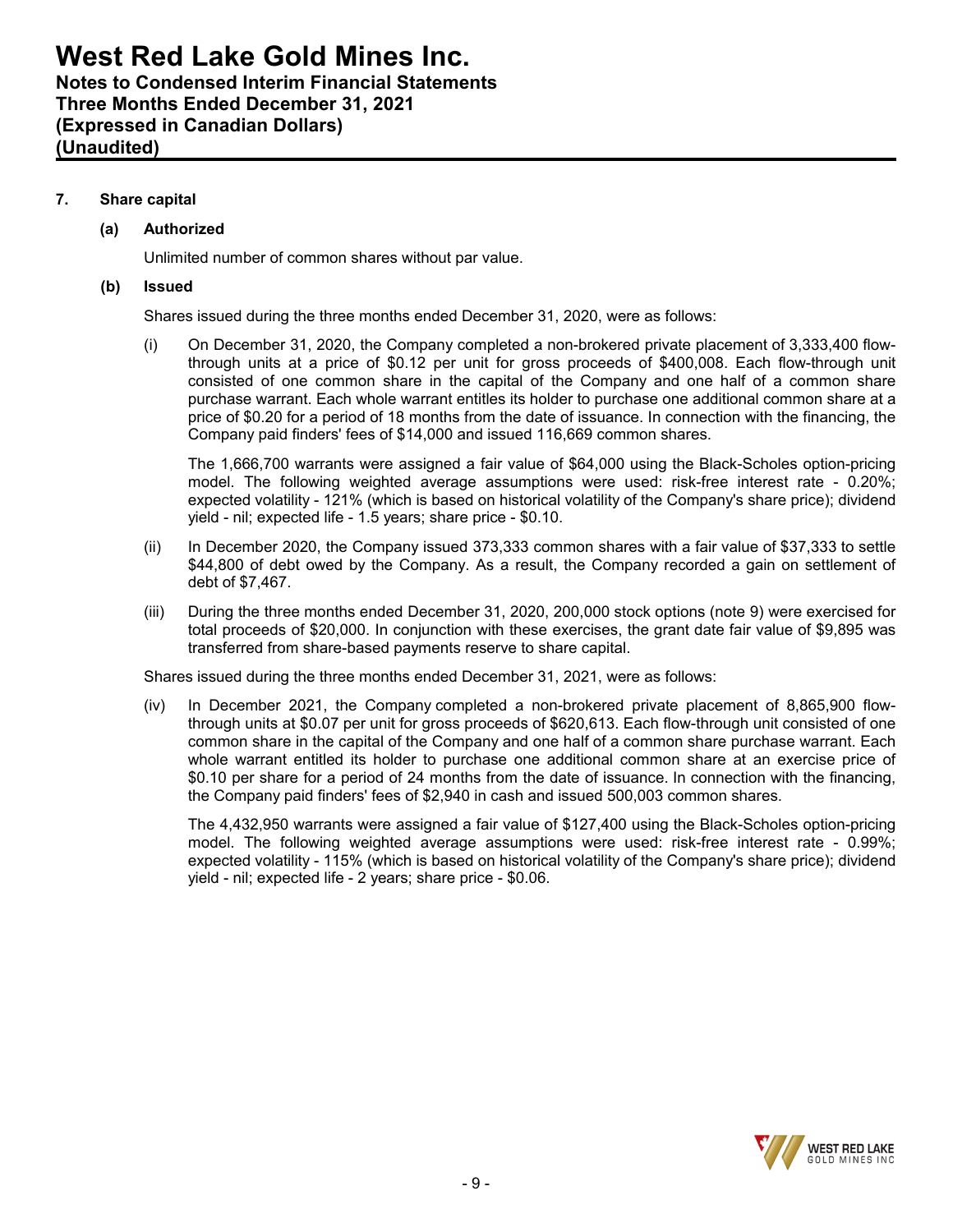## **8. Warrants**

The following summarizes the warrant activity for the three months ended December 31, 2020 and December 31, 2021:

|                                                       | <b>Number</b><br>of Warrants | <b>Weighted Average</b><br><b>Exercise Price(\$)</b> |
|-------------------------------------------------------|------------------------------|------------------------------------------------------|
| Balance, September 30, 2020<br>Issued (Note 7(b)(i))  | 23,461,500<br>1,666,700      | 0.13<br>0.20                                         |
| Balance, December 31, 2020                            | 25,128,200                   | 0.13                                                 |
| Balance, September 30, 2021<br>Issued (Note 7(b)(iv)) | 21,390,700<br>4.432.950      | 0.14<br>0.10                                         |
| Balance, December 31, 2021                            | 25,823,650                   | 0.13                                                 |

As at December 31, 2021, the following warrants were outstanding:

| <b>Expiry Date</b> | Number of<br><b>Warrants</b> | <b>Exercise</b><br>Price(\$) |  |
|--------------------|------------------------------|------------------------------|--|
| February 28, 2022  | 4,155,000                    | 0.25                         |  |
| March 14, 2022     | 129,000                      | 0.25                         |  |
| June 30, 2022      | 1,666,700                    | 0.20                         |  |
| September 12, 2022 | 15,440,000                   | 0.10                         |  |
| December 29, 2023  | 4,432,950                    | 0.10                         |  |
|                    | 25,823,650                   | 0.13                         |  |

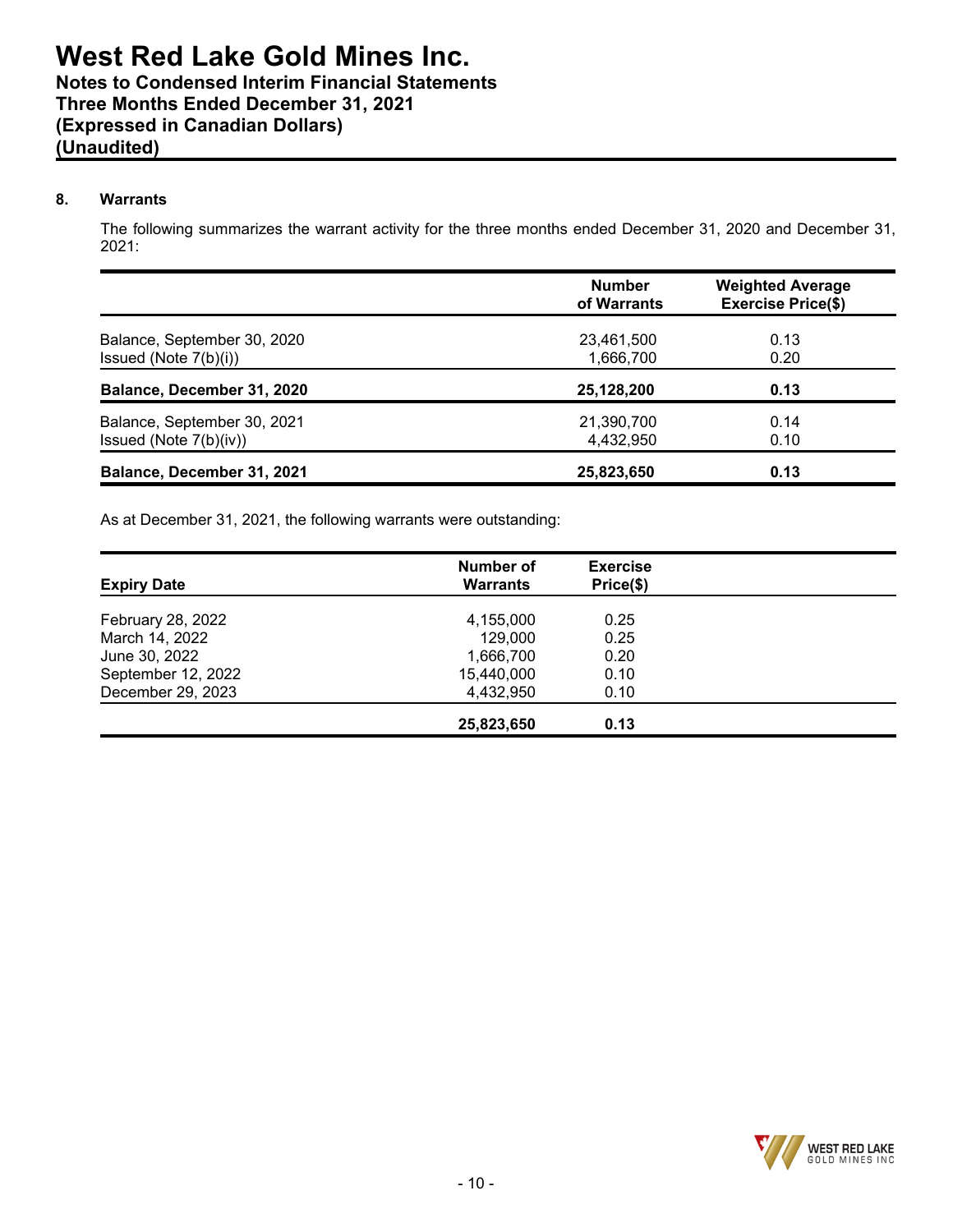## **9. Stock options**

The Company has a stock option plan (the "Plan") under which the directors of the Company may grant options to acquire common shares of the Company to directors and officers, employees, and consultants of the Company. Exercise prices cannot be less than the closing price of the Company's shares on the trading day preceding the date of grant and the maximum term of any option cannot exceed five years. The options vest immediately unless otherwise specified. The maximum aggregate number of common shares under options any time under the Plan cannot exceed 10% of the issued shares.

The following summarizes the stock option activity for the three months ended December 31, 2020 and December 31, 2021:

|                                                   | Number of<br><b>Stock Options</b> | <b>Weighted Average</b><br><b>Exercise Price(\$)</b> |
|---------------------------------------------------|-----------------------------------|------------------------------------------------------|
| Balance, September 30, 2020<br>Exercised          | 7,100,000<br>(200,000)            | 0.16<br>0.10                                         |
| Balance, December 31, 2020                        | 6,900,000                         | 0.16                                                 |
| Balance, September 30, 2021 and December 31, 2021 | 15,650,000                        | 0.14                                                 |

The following table provides additional information about outstanding stock options as at December 31, 2021:

| <b>Expiry</b>     | <b>Exercise</b><br>Price (\$) | <b>Contractual</b><br>Life (Years) | Number of<br><b>Options</b><br>Outstanding | Number of<br><b>Options</b><br><b>Exercisable</b> |
|-------------------|-------------------------------|------------------------------------|--------------------------------------------|---------------------------------------------------|
| May 15, 2022      | 0.10                          | 0.37                               | 1,700,000                                  | 1,700,000                                         |
| January 1, 2023   | 0.12                          | 1.00                               | 6,250,000                                  | 6,250,000                                         |
| January 28, 2023  | 0.12                          | 1.08                               | 2,900,000                                  | 2,900,000                                         |
| July 13, 2023     | 0.20                          | 1.53                               | 2,700,000                                  | 2,700,000                                         |
| August 5, 2023    | 0.20                          | 1.59                               | 500,000                                    | 500,000                                           |
| September 2, 2023 | 0.20                          | 1.67                               | 500,000                                    | 500,000                                           |
| March 12, 2025    | 0.10                          | 3.20                               | 1,100,000                                  | 1,100,000                                         |
|                   | 0.14                          | 1.23                               | 15,650,000                                 | 15,650,000                                        |

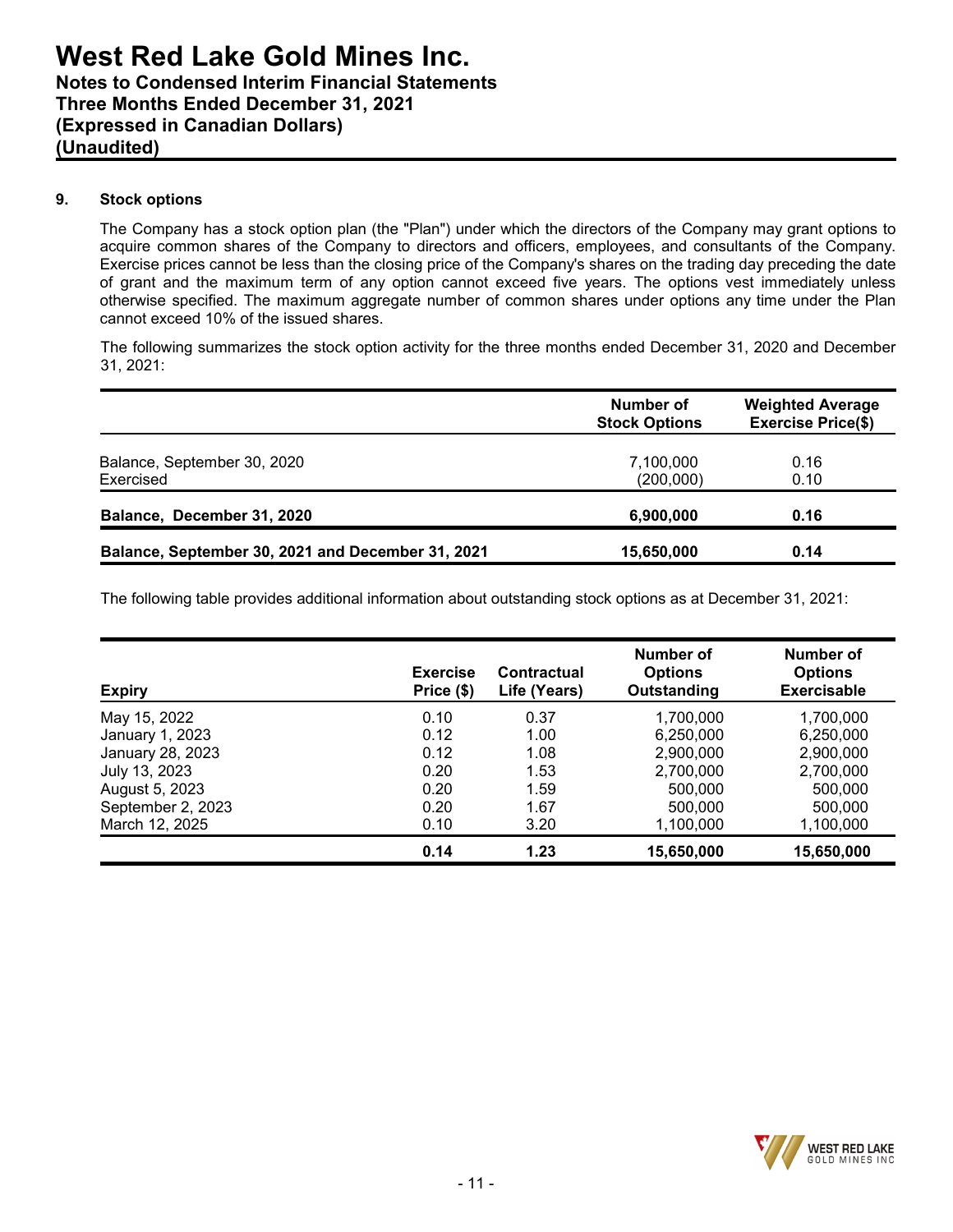#### **10. Related party transactions**

The Company considers key management to be officers and directors. During the three months ended December 31, 2021, \$73,500 (three months ended December 31, 2020 - \$73,500) of fees were paid or accrued to key management and companies controlled by or related to key management.

Officers and directors of the Company were also reimbursed out of pocket expenses that occurred in the normal course of operations.

At December 31, 2021, accounts payable and accrued liabilities includes \$64,776 (September 30, 2021 - \$19,864) owing to officers, directors and companies controlled by officers and directors.

Officers and directors purchased an aggregate of 323,000 flow-through units in the December 2021 private placement (see note 7(b)(iv)).

Accilent Capital Management Inc., ("Accilent") a significant shareholder, participated in the following private placements:

- an aggregate of 3,333,400 flow-through units in the December 2020 private placement and was paid finder's fees of \$14,000 and 116,669 common shares (see note 7(b)(i)); and
- an aggregate of 7,142,900 flow-through units in the December 2021 private placement and was paid finder's fees of 500,003 common shares (see note 7(b)(iv))

During the three months ended December 31, 2021, the Company expensed \$3,900 (three months ended December 31, 2020 - \$3,959) in rent and \$nil (three months ended December 31, 2020 - \$44,800) in professional fees to Accilent.

During the three months ended December 31, 2020, the Company issued 373,333 common shares with a fair value of \$37,333 to Accilent to settle \$44,800 of balances owing for services from Accilent (see note 7(b)(ii)).

The above noted transactions are in the normal course of business and are approved by the Board of Directors.

As at December 31, 2021, directors and officers of the Company that individually control less than 10% of the common shares collectively control 7,338,586 common shares of the Company or approximately 4% of shares outstanding.

As at December 31, 2021, Accilent has indirect control and direction over 48,623,101 common shares and direct control and direction over 1,925,880 common shares of the Company, representing approximately 26% of shares outstanding.

To the knowledge of directors and officers of the Company, the remainder of the Company's outstanding common shares are widely held. These holdings can change at any time, at the sole discretion of the shareholders.